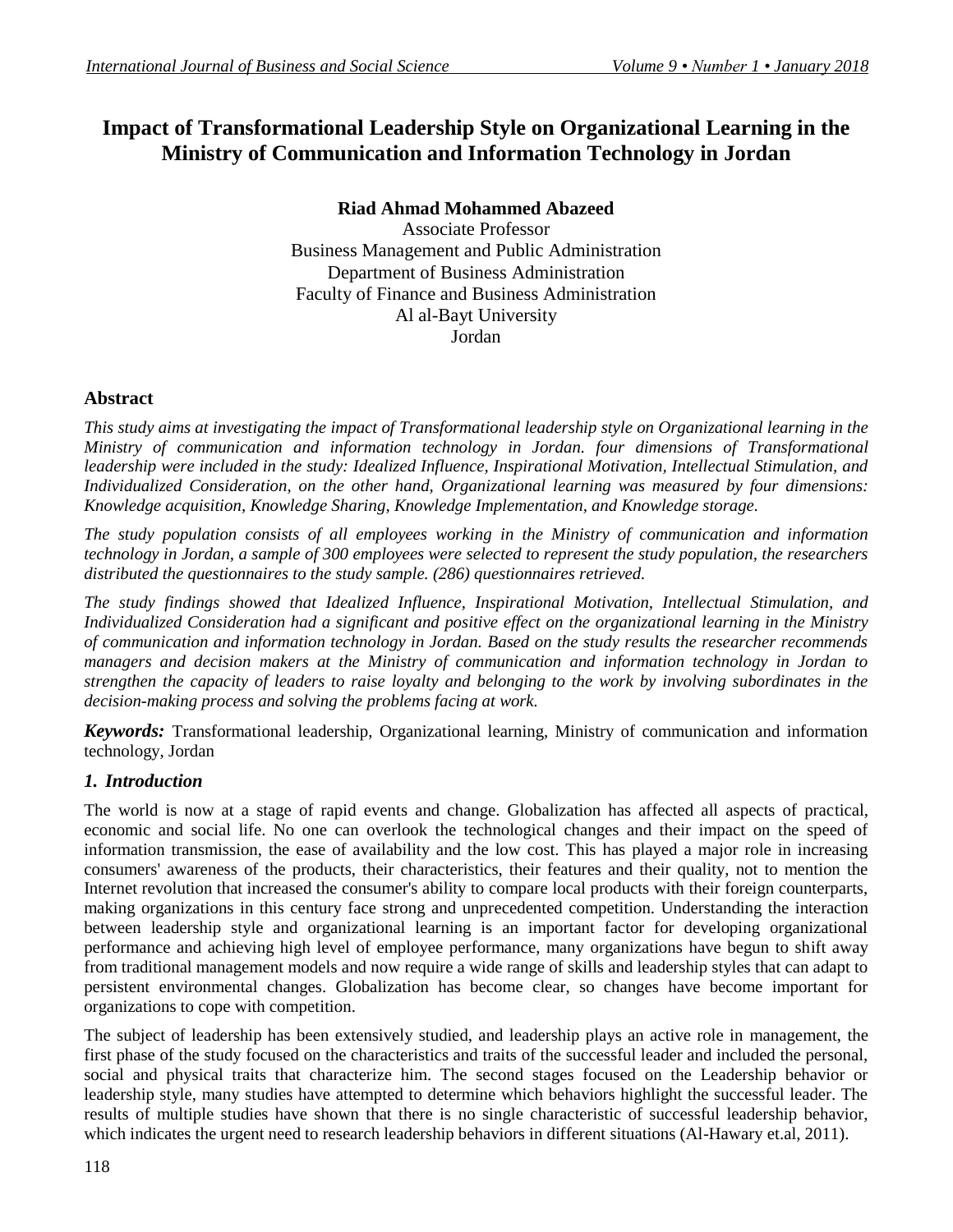Transformational leadership is seen as the leadership that helps raise the level of achievement and selfdevelopment, while promoting the development of groups and organizations. The transformational leader in the apprentices raises a higher level of awareness of the key issues while increasing the self-confidence of the employees themselves, thus changing their goals from their care and interest to survival to higher achievement, progress and self-development.

Considering organizations as an entity that seeks to survive and continuing in an environment of constant change, it must explore and learn a lot about its internal and external environment so that it can adapt to it and keep pace with its course. This has made organizational learning a compulsory and not voluntary decision by organizations to help them compete and continue. Organizational learning is defined as complex because it involves not only the stage of access to information and knowledge, but also the dissemination of this knowledge to staff within the organization and thus maintaining it within knowledge repositories (Al-Hawary , 2015;Kim, 1993).

Organizational learning is also defined as a social activity that enables the organization to rapidly change through adaptive capacity. This activity consists of the production of new knowledge, skills and behaviors (Carla, 2006). This will eventually lead to creativity. This enables organizations to continue in the long term. In order to reach creativity at a high level, learning must be at a high level as it is noted that organizations with a learning orientation are increasingly able to innovate, which helps them to exploit opportunities in the market, anticipate and understand the needs of Consumers, and have the best capabilities to understand the strengths and weaknesses of their competitors, and therefore have the ability to learn from failures, successes and create creative capabilities beyond their competitors.

Organizational learning seeks to develop human resources, because the greatest asset of Jordanian organizations is the essence of innovation and change. Organizational learning seeks to create a fertile environment to help new ideas emerge and to increase the volume of knowledge. It may be no different that organizational learning is one of the most important skills that an organization must develop in a competitive environment. However, the concept of organizational learning is still relatively recent in Arab organizations; in fact there is an urgent need for organizational learning.

The study is important by adding to the previous literature on the impact of transformational leadership on organizational learning, and thus enriching scientific knowledge in the field of transformational leadership. This study contributes to scientific addition that helps researchers in the academic field to recognize the nature of this effect. This study will study the concept of transformational leadership and study its impact on the organizational learning of employees in the Ministry of Communications and Information Technology in Jordan. This study is therefore the beginning of other studies.

### *2.Theoretical framework and hypotheses development*

### **2.1 Transformational leadership**

Today, organizations face many internal and external challenges. Competition is one of these challenges, and competition is growing on a global scale (Al-Hawary  $\&$  AL-Hamwan, 2017). Among the challenges faced by organizations include diversity of labor forces, diversity and differentiation in products; these factors affect all types of organizations, public and business, service or industrial. To address these challenges, organizations need to have leaders who are capable of carrying out the organization's response to the challenges and threats faced by organizations (Al-Nady et.al, 2013), and the availability of leaders capable of developing strategies that enable organizations to overcome and lead competition, which helps the organization survive in a competitive environment (Al-Hawary & Hadad, 2016 ). Creating a positive vision for the organization, developing its strategies and selecting the right people to implement the strategies.

Leadership study is a top priority for both researchers and organizations as it leads to an understanding of leaders' ideas and actions, and enables them to learn how to improve performance and motivate individuals and groups in the organization (Luft, 2012). Despite the multiplicity of leadership styles, many studies focus on transformational leadership, focusing on encouraging subordinates to serve the interests of the organization in their own interests. Transformational leadership encourages subordinates to achieve high levels of performance by achieving consensus among subordinates, the importance and value of desired outputs (Bass, 1985). The reason for the focus of studies on the transformational leadership style is that this leadership style takes into account early leadership theories such as the theories that focused on the features and behaviors of the leader (Jiang, 2009).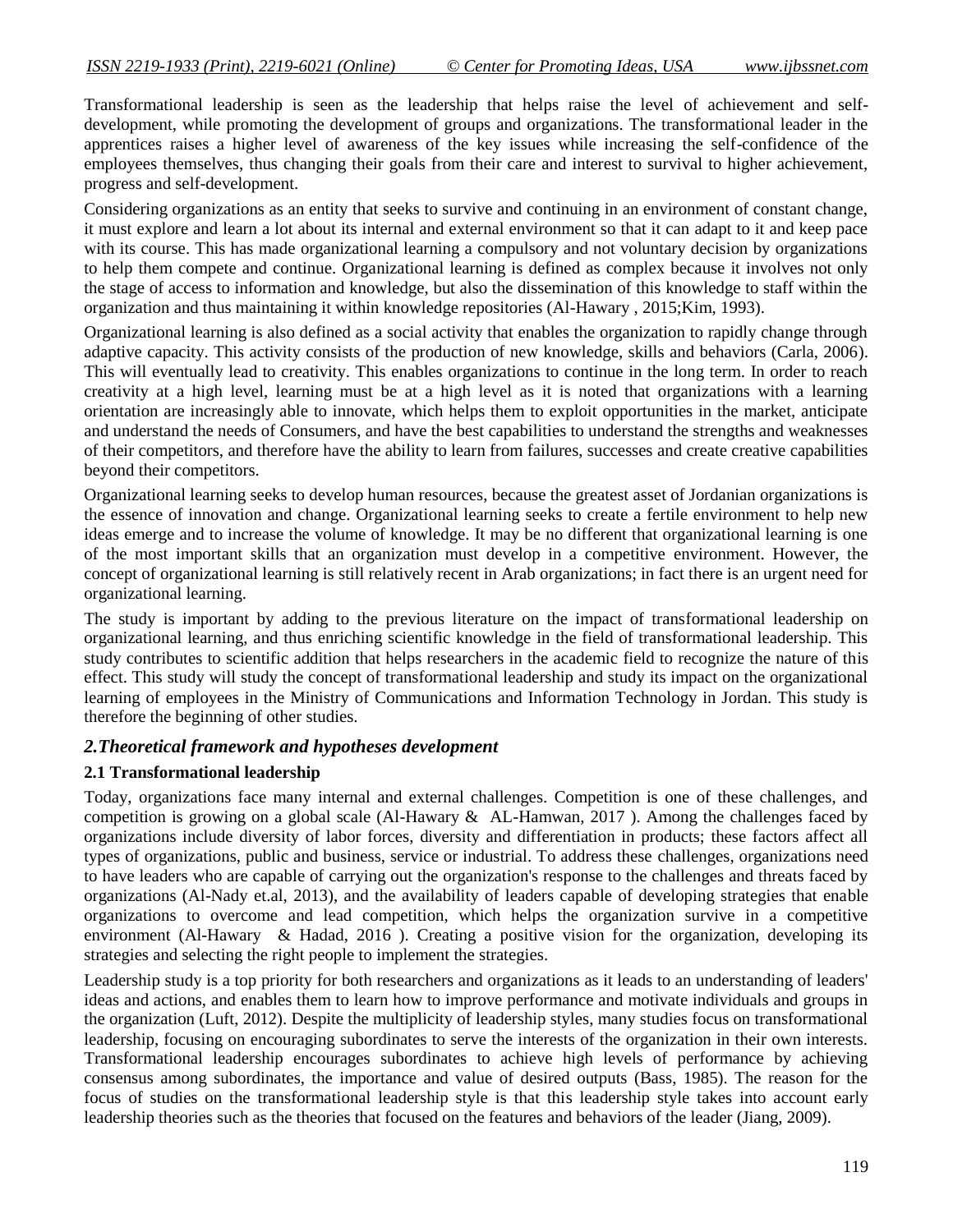The current study deals with transformational leadership as one of the most recent leadership theories that have attracted the interest of many researchers, and as one of the most important and effective leadership styles for organizations in different sectors (Negussie & Demissie, 2013). It should be noted that, in the era of global competition, many organizations have been transformed into transformational leadership (Bass, 1999).

## **2.1.1 Transformational leadership concept**

Transformational Leadership related to Burns (1978), describes the process by which a leader can encourage subordinates to bring the interests of the organization to their own interests. While Burns (1978) initially focused on transformational leadership that increasing the level of mutual understanding between the leader and the employee, he added in 1985 that the theory of transformational leadership is helpful in understanding the nature of the interaction between the leader and the employee, which is managed in such a way as to support staff to organizational goals and Personal goals (Ghafoor et al., 2011).

Bass (1985) argues that the reason for naming this type of leadership by this name is that it indicates the ability of the leader to transfer subordinates to high levels of performance and to achieve organizational outputs. Kark et al. (2003) suggests that transformational leadership means, in one form, the transformation of a staff member into a leader by providing them with opportunities for career empowerment and independence. Avey et al. (2008) in this regard assured that transformational leadership means stimulating the employee in three areas: increasing the level of autonomy and personal confidence of the employee, and achieving social cohesion between the employee and the work group or organization, as well as by linking the organization values with employee values.

This leadership style is defined by a clear future vision of the future organizational objectives which have to be achieved. This model is based on several factors, the most important of which are encouraging employees to build a long-term shared vision, seeking change and organizational development required by adopting a flexible leadership style that enables Adapting to all external variables, in light of the interest in team work, providing a healthy working environment, and encouraging dialogue between different managerial levels (Negussie and Demissie, 2013).

From Bass's perspective (1994), transformational leadership serves as a bridge between the leader and staff to understand employee interests, values and levels of motivation. By helping employees achieve work objectives and encouraging them to adapt to new organizational practices and changes in the organizational environment. It is also known as the ability to motivate an employee to do additional work that is not primarily reflected in the employee's job description (Sušanj and Jakopec, 2012).

### **2.1.2 Transformational leadership dimensions**

Bass and Avolio (1994) identified four dimensions of transformational leadership: Idealized Influence, inspirational motivation, Intellectual Stimulation, and Individualized consideration. The present study adopts these dimensions as the agreed dimensions of transformational leadership in many studies. These dimensions are explained below:

**Idealized Influence:** Avolio, Bass & Jung (1999) defines the Idealized Influence property as the way the leader behaves and leads to the admiration of his subordinates, which helps him to spread the organizational vision and inspire motivation in subordinates. Since the ideal influence represents one of the characteristics of the transformational leader, it entails certain leadership behaviors such as sacrificing personal interests for the benefit of the group, high moral conduct, and subordinates see the leader as role models and reference (Sušanj and Jakopec, 2012). One of the most important leadership behaviors associated with ideal influence is the ability to gain trust and respect for employees, to follow ethical standards and higher values, to avoid taking power to achieve personal gain or to force others to play organizational roles (AL-Shanti, 2016).

**Inspirational Motivation:** Inspirational Motivation sets and presents the future vision, the use of emotional influences, and show optimism and enthusiasm for action (Sušanj and Jakopec, 2012). The inspiring motivation of the leader inspires the organization by setting the vision of the organization and encouraging employees to adopt and pursue it by motivating employees through enthusiasm towards goals, optimism, and trust (AL-Shanti, 2016).

**Intellectual Stimulation:** Bass and Avolio (1994) stated that intellectual stimulation refers to improving an employee's ability to think in his own way about how to carry out his work assignments. Hence, intellectual stimulation is described as the ability of the individual to be rational, and his ability to think intelligently when assessing the environment, which makes him able to generate new ideas.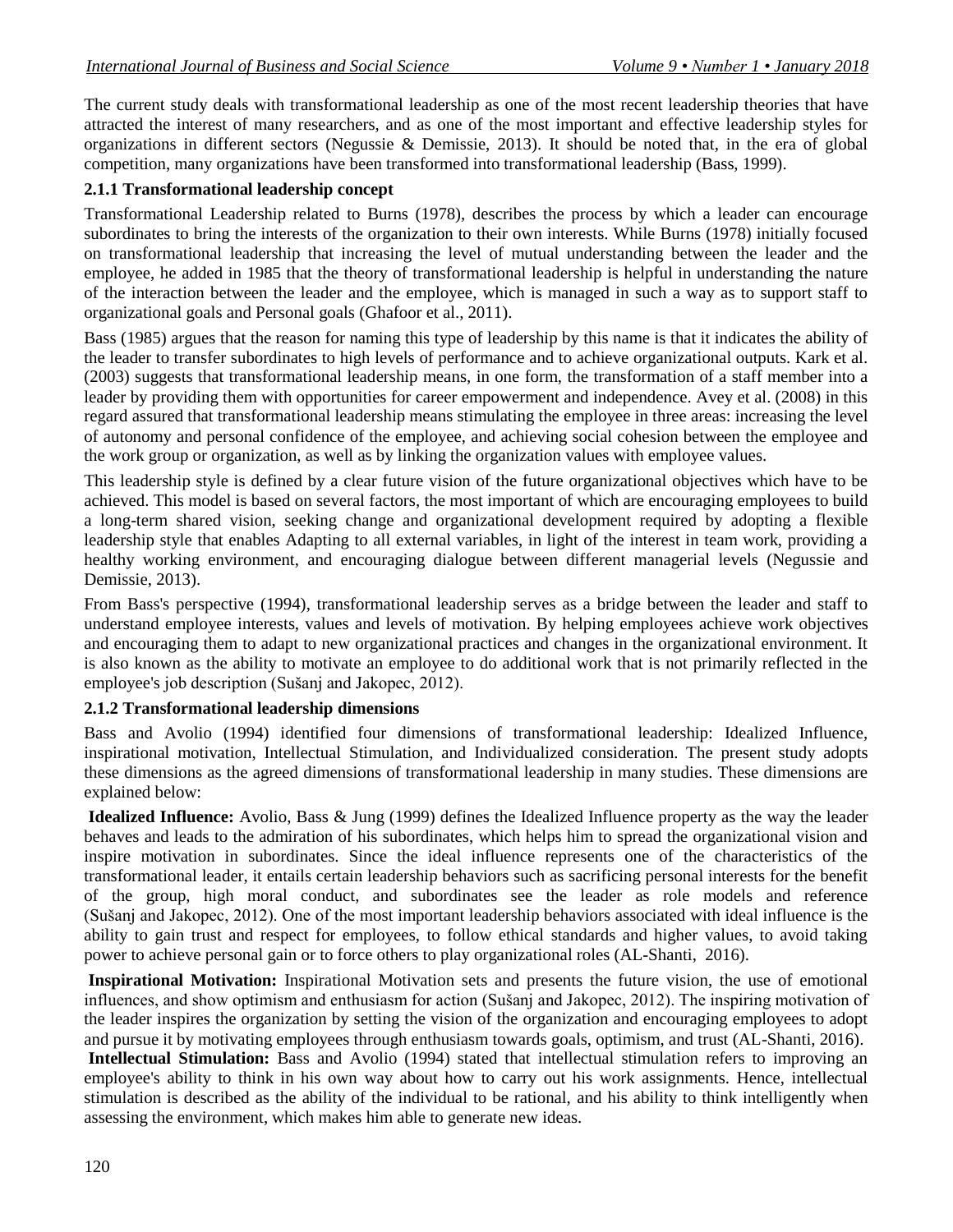The researchers added that the intellectual stimulation means checking the traditional methods of doing business, taking the reasons before adopting certain practices, adopting creative thinking and taking care of the organizational tasks that require facing the challenges and overcoming obstacles to achieve the goal.

The intellectual stimulation refers to the ability of the leader to enable staff to address the problems they face by relying on new methods to arrive at logical solutions to these problems. This is done by encouraging employees to look at problems using a new method and trying to find new solutions to these problems. The leader pays employees to maximize their potential to achieve this goal (Sušanj and Jakopec, 2012). Accordingly, intellectual stimulation means encouraging the employee to accept risk tolerance in order to develop new practices and ideas that improve organizational performance (Ghafoor et al., 2011).

**Individualized Consideration:** Individualized consideration is one of the characteristics of the transformational leader, linking staff priorities to the development of the organization, directing them toward organizational goals and providing opportunities for training and career development (Bass and Avolio, 1994). In other words, Individualized consideration refers to the leader's appreciation of the employee and interest in his interests, interests and career needs, including training, development and promotion.

On the other hand, the transformational leader depends on his interaction with his employees' fair treatment and gives each employee special attention, which makes the staff feel motivated to work. The reference here is that fair treatment does not mean that the transformational leader evaluates employees equally, regardless of performance (Sušanj and Jakopec, 2012). The individual consideration is not limited to moral concern and employee appreciation, but also to employee needs and desires, as well as an analysis of the employees' abilities to work and the distribution of tasks to them in accordance with these capabilities (Al-Shanti, 2016).

#### **2.2 Organizational learning**

Human beings are born with a high learning capacity that explores the world and the surrounding environment, and helps them adapt to their variables. The reason for this is that learning leads the individual to form new ideas, concepts and behaviors that help him to make the right decisions and actions based on the information and knowledge base that has formed over time that helps him to check his mistakes and correct them.

There are many studies that have looked at organizational learning, but researchers have not agreed on a specific definition of organizational learning. The main reason is that organizational learning contains many dimensions, and the existence of many different theories about organizational learning. This makes the creation of a specific concept a complicated process so that the most important definitions of organizational learning will be collected. Organizational learning is defined as the process through which the organization learns, and learning capabilities are organizational and managerial characteristics that facilitate organizational learning or allow the organization to learn (Chiva and Alegre 2007). Al-Zahra (2015) defines organizational learning as a continuous process that allows access and acquisition of expertise and knowledge and focuses on problem solving. This is done through a cultural and organizational framework based on a shared vision and encouraging collective action. This helps the organization to adapt and engage with the challenges in the surrounding environment. organizational learning is seen as an ability or process within the organization that helps them acquire knowledge and access to knowledge repositories of systems and review them to form the end-oriented organization. Organizational learning is a capacity or process within an organization that maintains and develops performance based on experience (DiBella et.al, 1996). Britton (2002) defined it as an educational program that requires all individuals working in the organization to understand all aspects of work, acquire new skills and experiences, carry out all tasks, distribute tasks among individuals and provide adequate support to employees. Hakeek and Obedat(2014) defined organizational learning as an ongoing process through which the organization invests in the efficiency of the human resources of skill, knowledge and behaviors individually and collectively, which helps them to face the future by creating an environment conducive to learning.

#### **2.2.1 Organizational learning dimensions**

Organizational learning is defined as complex because it involves not only the stage of access to information and knowledge, but also the dissemination of this knowledge to staff within the organization and thus maintaining it within knowledge repositories (Kim, 1993). What has been mentioned is the use of 2012 as the dimensions of organizational learning by Tohidi & Jabbari, (1999), Jimmnez-Jiménez & Sanz-Valle, Gunsel et al. However, there is another set of studies on organizational learning in different dimensions (openness, shared vision and organizational commitment to learning).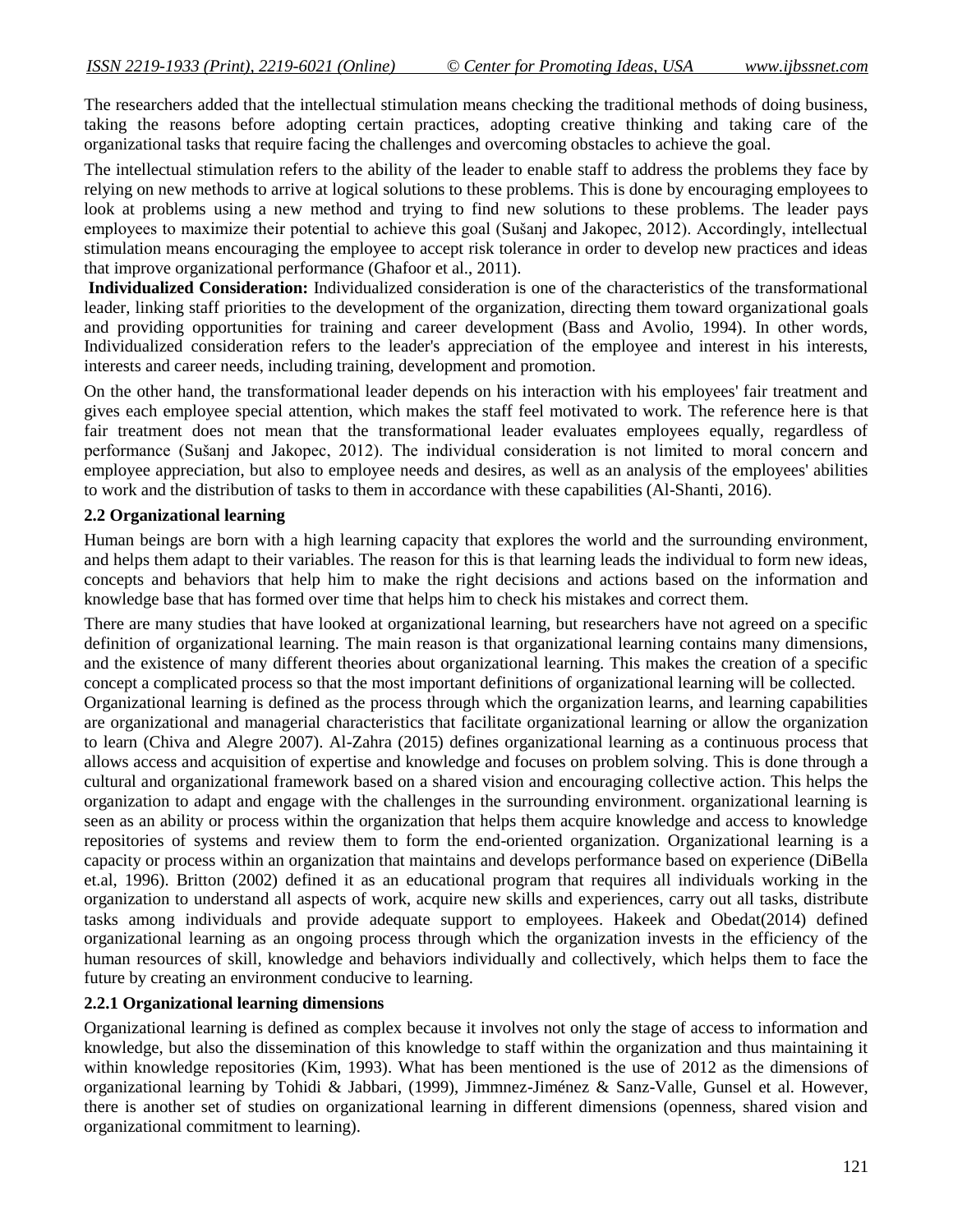Examples of such studies are García-Morales et al2012 and 2008Liao et al. The dimensions of organizational learning in this study are the acquisition of knowledge, the dissemination of knowledge, the application of knowledge and the storage of knowledge.

**Knowledge acquisition:** The process of knowledge acquisition is the first stage of learning at the individual and collective level in the organization, and is the cornerstone of this process (Marquardt, 1996). This is done through the participation of working groups to generate new knowledge capital in new issues and practices that contribute to Innovative and continuous solutions. It also provides the company with the ability to excel in delivery, start new lines of work, accelerate problem solving, transfer best practice, develop professional skills, and help management manage and retain talent.

**Knowledge Sharing:** Teo & Wang (2005) stressed that communication between the departments of the organization is essential and is one of the most important dimensions of organizational learning. Coex (2003) points out that knowledge Sharing is the first step in the process of knowledge use. Knowledge Sharing means delivering the right knowledge to the right person at the right time and within the context of knowledge sharing. Appropriate form and at an appropriate cost, where their employees share what will lead to increased experience and transfer of implicit knowledge within their minds to their colleagues. Al-Batayneh and Al-Mashaka (2010) point out that knowledge sharing and distribution represent important processes in improving the creativity and performance of organizations to reach an learning organization by encouraging increased R & D and distribution of work groups, thus generating ideas and creations Between teams and groups.

**Knowledge Implementation:** At this stage, the greatest benefit of all the previous stages is reflected as knowledge moves into practice and benefit from what has been learned to reflect on the performance of the organization, and allows its employees to solve the problems that they face through the knowledge gained and thus the knowledge gained and spread throughout the organization becomes meaningful and valuable. Knowledge must be applied to the management activities of the organization by replicating the knowledge created in a training material or replicating the knowledge that has been created and transformed into documents that can be used, and the frequent exposure of individuals to different experiences to solve the problems facing the organization (Al-Heniti, 2013).

**Knowledge storage:** Knowledge is stored in repositories of knowledge within the organization. The aim is to preserve and gain access to knowledge that all members of the organization can access and use, especially knowledge used as a way to solve previous problems. Knowledge can be stored in a number of ways, including organizational memory. Knowledge storage refers to the importance of organizational memory. Organizations are at high risk of losing much of the knowledge that individuals leave for one reason or another. Knowledge storage and retention is very important especially for organizations with high rates of employment rotation, which depends on employment and the use in the form of temporary and advisory contracts to generate knowledge.

### **2.3 Transformational leadership and organizational learning**

There are many factors affecting the organizational environment, the most important of which is leadership. The impact of leadership lies in the significant role it plays in organizational change, including organizational learning. Su-Chao and Ming-Shing (2007) examined the relationship between leadership and learning. The results of the study indicate that the different processes of learning organizations have statistical differences in the dimensions of leadership and processes of learning organizations. Leadership affects learning organizations 'processes in a meaningful way, and learning organizations' processes positively influence employee satisfaction. The study of Jaskyte (2004) examined the relationship between leadership and creativity in a sample of non-profit human service organizations, although leadership was considered one of the most important factors supporting innovation at the organization level. However, this study showed no correlation between these two factors. Leadership at the level of this sample is what can prevent the promotion of creativity, and from this we identify the necessity and importance of studying the relationship between organizational culture and leadership to understand the nature of the link between creativity and leadership. Accordingly, the hypothesis of the study may be formulated as follows:

H1. There is a significant effect of Transformational leadership on the organizational learning in the Ministry of Communications and Information Technology in Jordan

More specifically: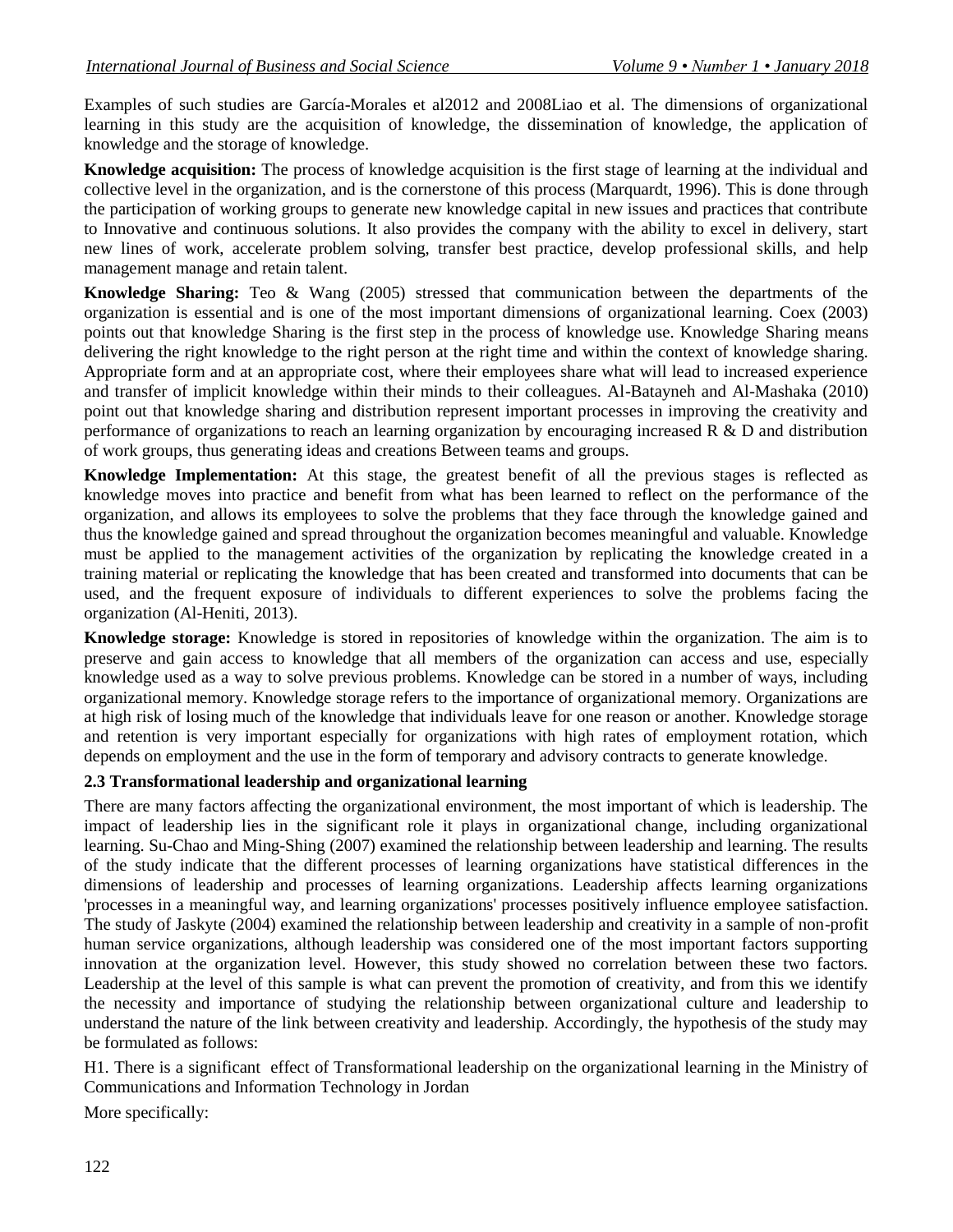H1a. There is a significant effect of Idealized Influence on the organizational learning in the Ministry of Communications and Information Technology in Jordan

H1b. There is a significant effect of Inspirational Motivation on the organizational learning in the Ministry of Communications and Information Technology in Jordan

H1c. There is a significant effect of Intellectual Stimulation on the organizational learning in the Ministry of Communications and Information Technology in Jordan

H1d. There is a significant effect of Individualized Consideration on the organizational learning in the Ministry of Communications and Information Technology in Jordan

#### *3. Research Framework*

As shown in Figure 1, the study investigates the effect of Transformational leadership on the organizational learning in the Ministry of Communications and Information Technology in Jordan, where Transformational leadership dimensions are positively affect organizational learning.



**Figure 1.** Theoretical Model

## *4.Methodology*

### **4.1 Data collection**

Data are collected using a questionnaire. The questionnaire was divided into three divisions: Division A consisted of a list of questions regarding demographic variables of the respondents. Division B contained questions aimed to evaluate the Transformational leadership adoption by the employees in the ministry of communication and information technology in Jordan adopted from previous studies. Which are; Idealized Influence (8 statements), Inspirational Motivation (9 statements), Intellectual Stimulation (8 statements), and Individualized Consideration (7 statements). Division C is also adopted from previous studies, contained questions aimed to evaluate the level of organizational learning were focused on these dimensions; Knowledge acquisition (5 statements), Knowledge Sharing (5 statements), Knowledge Implementation (5 statements), and Knowledge storage (5 statements) , using a five-point Likert scale.

### **4.2 Study tool**

The study tool consisted two variables : Transformational leadership consist of Idealized Influence, Inspirational Motivation, Intellectual Stimulation, Individualized Consideration, was measured by using Bass and Avolio's (1995) Multifactor Leadership Questionnaire (MLQ), which was the most widely used scale to measure factors in transformational leadership. Organizational learning dimensions consist of (Knowledge acquisition, Knowledge Sharing, Knowledge Implementation, Knowledge storage) was adopted by Lin ( 2006) to measure Organizational learning.

### **4.3 Operational definitions:**

*Transformational leadership*: involves the sharing and sharing of risks with subordinates. This dimension can be measured by the admiration of the followers and their respect for their leader.

*Idealized Influence*: The influential element of transformational leadership, where the leader becomes an example of admiration, respect, a sense of mission, trust, increased optimism, and the subject of modernity of subordinates. *Inspirational Motivation*: The leader acts as a model of subordinates, communicator of vision, and uses symbols to motivate efforts and express important goals in simple ways. He also has a bright vision for the future through continuous expectations and commitment to common goals and vision. This dimension is measured by the leader's ability to create confidence in the leader's vision and values.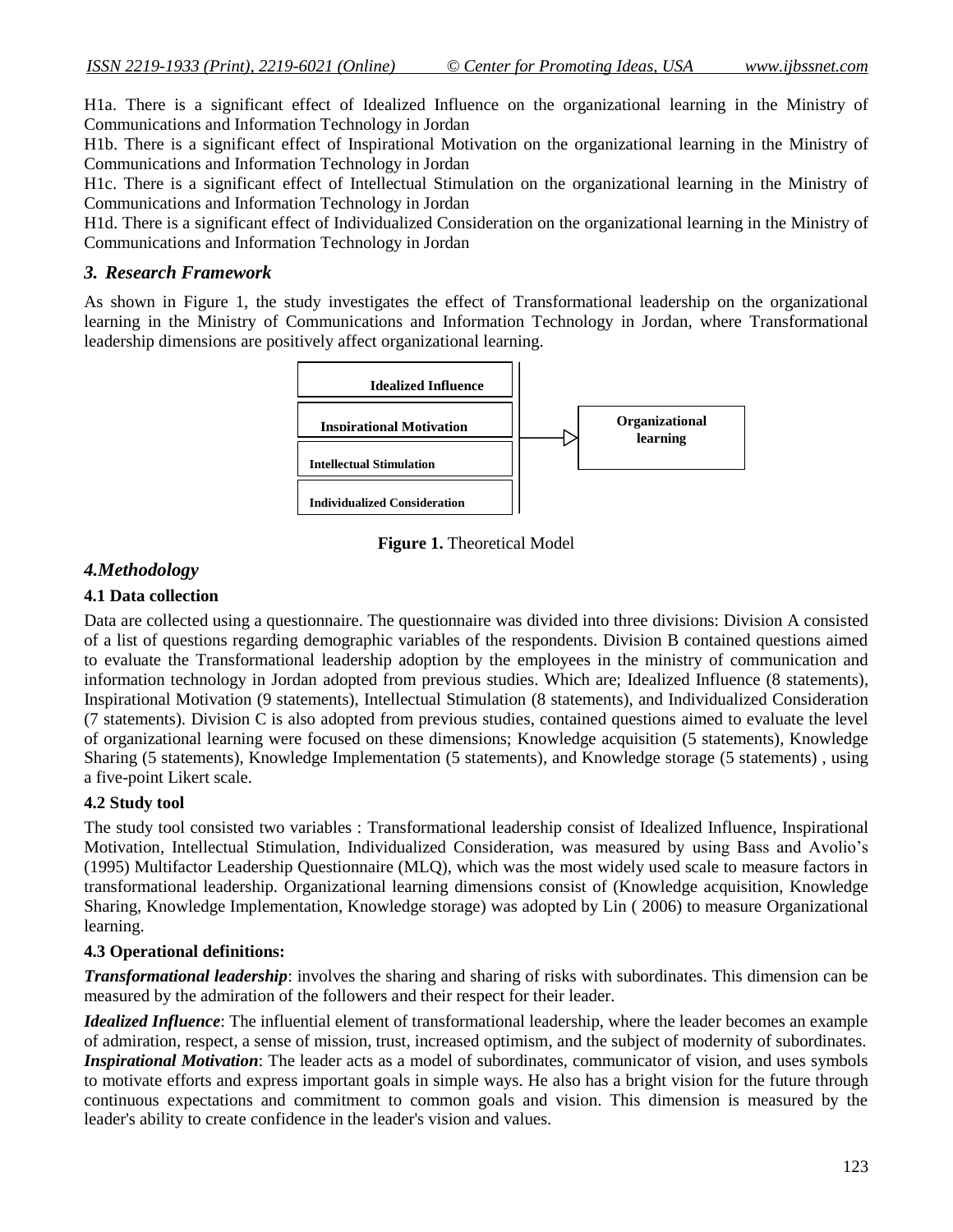*Individualized Consideration:* The leader directs and provides continuous feedback and links the needs of the organization's members to the organization's task. The transformational leader shows personal attention to the individual needs of those who follow the growth and achievement, and can be measured by the leader's interest in the development needs and development of the dependent personnel and their training and guidance.

*Intellectual Stimulation:* Transformational leadership motivates subordinates to become capable of creativity and excellence by developing innovative ideas and solutions to problems.

*Knowledge acquisition:* means all operations carried out by public universities in Northern Territory in order to obtain knowledge with different methods and sources.

*Knowledge Storing:* refers to the process of developing knowledge of organizational memory of the Jordanian public universities in the territory North to become available for everyone, to keep them and use them quickly if need be.

**knowledge Sharing:** refers to the process of knowledge exchange between individuals at the Jordanian public universities in Northern Territory, Through horizontal and vertical lines of communication, this done through workers by sharing knowledge in a friendly manner to meet the objectives of sharing between them and the University, such as employee sought to acquire specific expertise and sought University to benefit from this experience.

*Knowledge Application:* refers to processes of use and reuse and benefit from the knowledge available through application in organizational units of University.

#### **4.4 study population and Sample**

The population of the study involved all of the Employees in the Ministry of communication and information technology in Jordan, a sample of 300 employees were selected to represent the study population, the researchers distributed the questionnaires to the study sample. (286) questionnaires retrieved. After reviewing the questionnaires show that there are (8) extremely unfit for statistical analysis, that had the study sample size (278).

| <b>Variable</b> |                       | <b>Frequency</b> | $\frac{0}{0}$ |
|-----------------|-----------------------|------------------|---------------|
| Age group       | less than 30          | 123              | 44.3%         |
|                 | $30 -$ less than $40$ | 98               | 35.2%         |
|                 | 40 years and more     | 57               | 20.5%         |
| Gender          | Male                  | 197              | 70.9%         |
|                 | Female                | 81               | 29.1%         |
| Educational     | Diploma               | 19               | 6.8%          |
| level           | <b>Bachelor</b>       | 191              | 68.7%         |
|                 | Master                | 63               | 22.7%         |
|                 | PH.D                  | 5                | 1.8%          |

**Table (1): Sample characteristics**

Females make (29.1 percent) of the employees on the other hand Males respondents represented (70.9 percent) of the sample. The largest group of respondents (44.3 percent) was aged less than 30 years. The next largest group (35.2 percent) was aged 30- less than 40 years. Smaller groups of respondents were aged 40 years and more (20.5 percent). With regard to educational level, respondents with Bachelor degrees were the largest group of respondents make (68.7 percent), respondents with Diploma degrees make (6.8 percent), and respondents with Master degrees make (22.7 percent). Finally, holders of PH.D degrees make (1.8 percent) of the employees. The sample characteristics of the respondents represented in Table 1.

#### **4.5 Reliability and validity of the survey instrument**

The survey instrument with 40 items was developed based on two variables Transformational leadership as independent variables with four dimensions; Idealized Influence (II1-II8), Inspirational Motivation (IM1-1M9), Intellectual Stimulation (IS1-IS8), and Individualized Consideration (IC1-IC7). Organizational learning as dependent variables with four dimensions: Knowledge acquisition (KAC1-KAC5), Knowledge Sharing (KS1- KS5), Knowledge Implementation (KI1-KI5), and Knowledge storage (KST1-KST5).The instrument was evaluated for reliability and validity.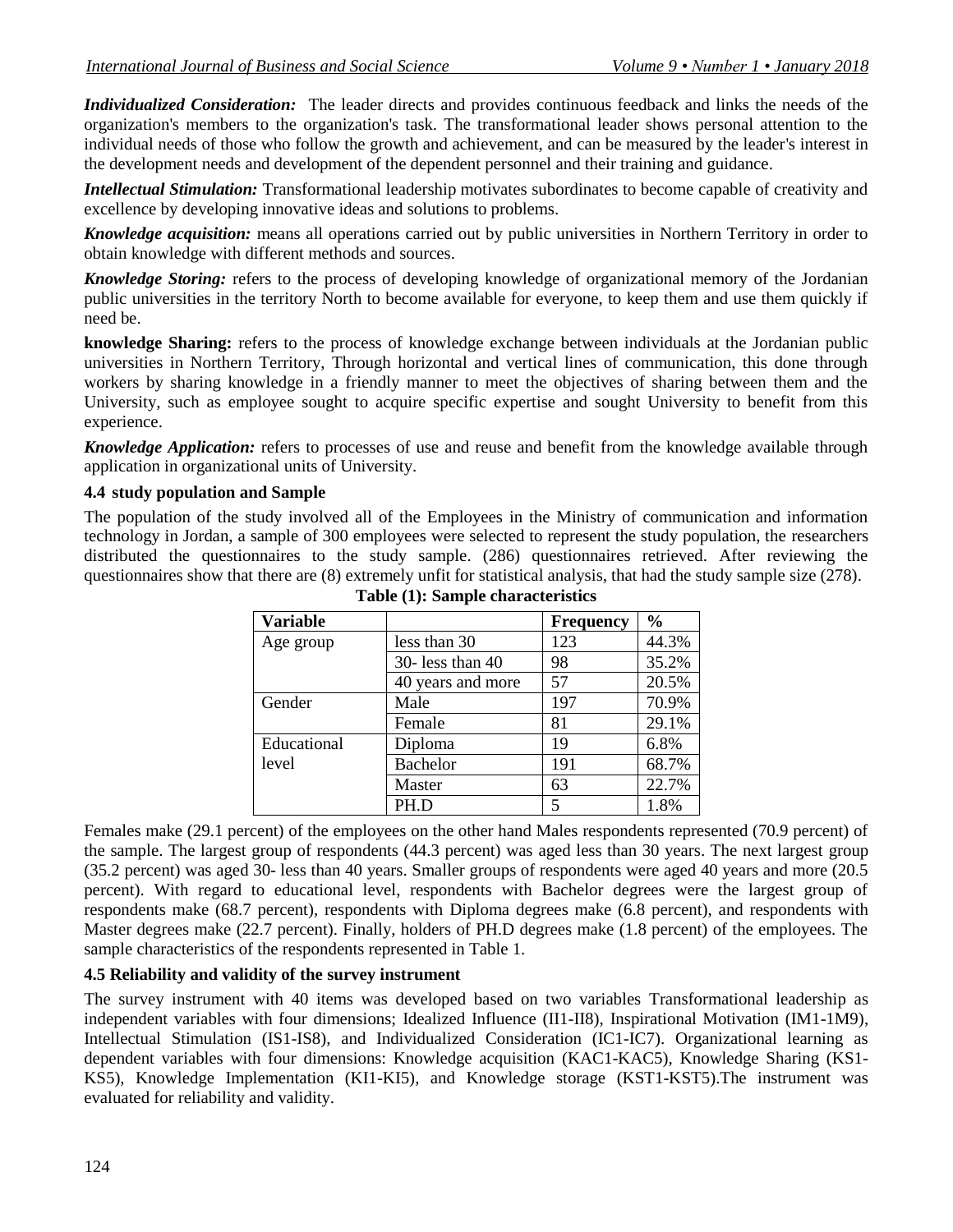| <b>Construct and item</b>                | Loadings | <b>Communalities</b> | KMO   | <b>Variance</b> | <b>Reliability</b> |
|------------------------------------------|----------|----------------------|-------|-----------------|--------------------|
| <b>Idealized Influence (II)</b>          |          |                      | .689  | 52.78           | .88                |
| II1                                      | 0.73     | 0.76                 |       |                 |                    |
| $\overline{II2}$                         | 0.85     | 0.89                 |       |                 |                    |
| <b>II3</b>                               | 0.76     | 0.80                 |       |                 |                    |
| $\overline{II4}$                         | 0.73     | 0.81                 |       |                 |                    |
| II <sub>5</sub>                          | 0.77     | 0.79                 |       |                 |                    |
| $\Pi$ <sup>6</sup>                       | 0.76     | 0.79                 |       |                 |                    |
| II7                                      | $0.80\,$ | 0.83                 |       |                 |                    |
| $\rm II8$                                |          |                      |       |                 |                    |
| <b>Inspirational Motivation (IM)</b>     |          |                      | 0.625 | 67.34           | .91                |
| IM1                                      | 0.81     | 0.84                 |       |                 |                    |
| IM2                                      | 0.78     | 0.84                 |       |                 |                    |
| IM3                                      | 0.77     | 0.83                 |       |                 |                    |
| IM4                                      | 0.72     | 0.75                 |       |                 |                    |
| IM <sub>5</sub>                          | 0.83     | 0.88                 |       |                 |                    |
| IM <sub>6</sub>                          | 0.86     | 0.89                 |       |                 |                    |
| IM7                                      | 0.73     | 0.79                 |       |                 |                    |
| $\rm IM8$                                | 0.86     | 0.87                 |       |                 |                    |
| IM <sub>9</sub>                          | 0.84     | 0.88                 |       |                 |                    |
| <b>Intellectual Stimulation (IS)</b>     |          |                      | .677  | 69.57           | .92                |
| IS1                                      | 0.81     | 0.86                 |       |                 |                    |
| IS <sub>2</sub>                          | 0.84     | 0.88                 |       |                 |                    |
| IS3                                      | 0.86     | 0.89                 |       |                 |                    |
| IS4                                      | 0.72     | 0.77                 |       |                 |                    |
| IS <sub>5</sub>                          | 0.69     | 0.75                 |       |                 |                    |
| IS <sub>6</sub>                          | 0.75     | 0.79                 |       |                 |                    |
| IS7                                      | 0.79     | 0.86                 |       |                 |                    |
| IS8                                      | 0.83     | 0.89                 |       |                 |                    |
| <b>Individualized Consideration (IC)</b> |          |                      | .713  | 70.68           | .88                |
| IC1                                      | 0.77     | 0.81                 |       |                 |                    |
| IC <sub>2</sub>                          | 0.63     | 0.69                 |       |                 |                    |
| IC3                                      | 0.88     | 0.90                 |       |                 |                    |
| IC4                                      | 0.79     | 0.83                 |       |                 |                    |
| IC <sub>5</sub>                          | 0.72     | 0.79                 |       |                 |                    |
| IC <sub>6</sub>                          | 0.74     | 0.78                 |       |                 |                    |
| IC7                                      | 0.77     | 0.83                 |       |                 |                    |

# **Table (2): Factor analysis of Transformational leadership**

# **Table (3). Factor analysis of organizational learning**

| <b>Variables</b>                     | <b>Loadings</b> | <b>Communalities</b> | $\overline{\text{KMO}}$ | <b>Variance</b> | <b>Reliability</b> |
|--------------------------------------|-----------------|----------------------|-------------------------|-----------------|--------------------|
| Knowledge acquisition (KAC)          |                 |                      | .623                    | 69.31           | .88                |
| KAC1                                 | .53             | .57                  |                         |                 |                    |
| KAC2                                 | .62             | .69                  |                         |                 |                    |
| KAC3                                 | .58             | .62                  |                         |                 |                    |
| KAC4                                 | .57             | .63                  |                         |                 |                    |
| KAC5                                 | .63             | .69                  |                         |                 |                    |
| <b>Knowledge Sharing (KS)</b>        |                 |                      | .714                    | 54.99           | .86                |
| KS1                                  | .73             | .78                  |                         |                 |                    |
| KS2                                  | .57             | .61                  |                         |                 |                    |
| KS3                                  | .63             | .68                  |                         |                 |                    |
| KS4                                  | .55             | .59                  |                         |                 |                    |
| KS5                                  | .63             | .67                  |                         |                 |                    |
| <b>Knowledge Implementation (KI)</b> |                 |                      | .694                    | 66.54           | .83                |
| KI1                                  | 0.59            | 0.64                 |                         |                 |                    |
| KI <sub>2</sub>                      | 0.58            | 0.66                 |                         |                 |                    |
| KI3                                  | 0.54            | 0.59                 |                         |                 |                    |
| KI4                                  | 0.61            | 0.67                 |                         |                 |                    |
| KI5                                  | 0.63            | 0.68                 |                         |                 |                    |
| Knowledge storage (KST)              |                 |                      | .662                    | 56.48           | .85                |
| KST1                                 | 0.59            | 0.62                 |                         |                 |                    |
| KST <sub>2</sub>                     | 0.58            | 0.64                 |                         |                 |                    |
| KST3                                 | 0.62            | 0.69                 |                         |                 |                    |
| KST4                                 | 0.67            | 0.68                 |                         |                 |                    |
| KST5                                 | 0.63            | 0.67                 |                         |                 |                    |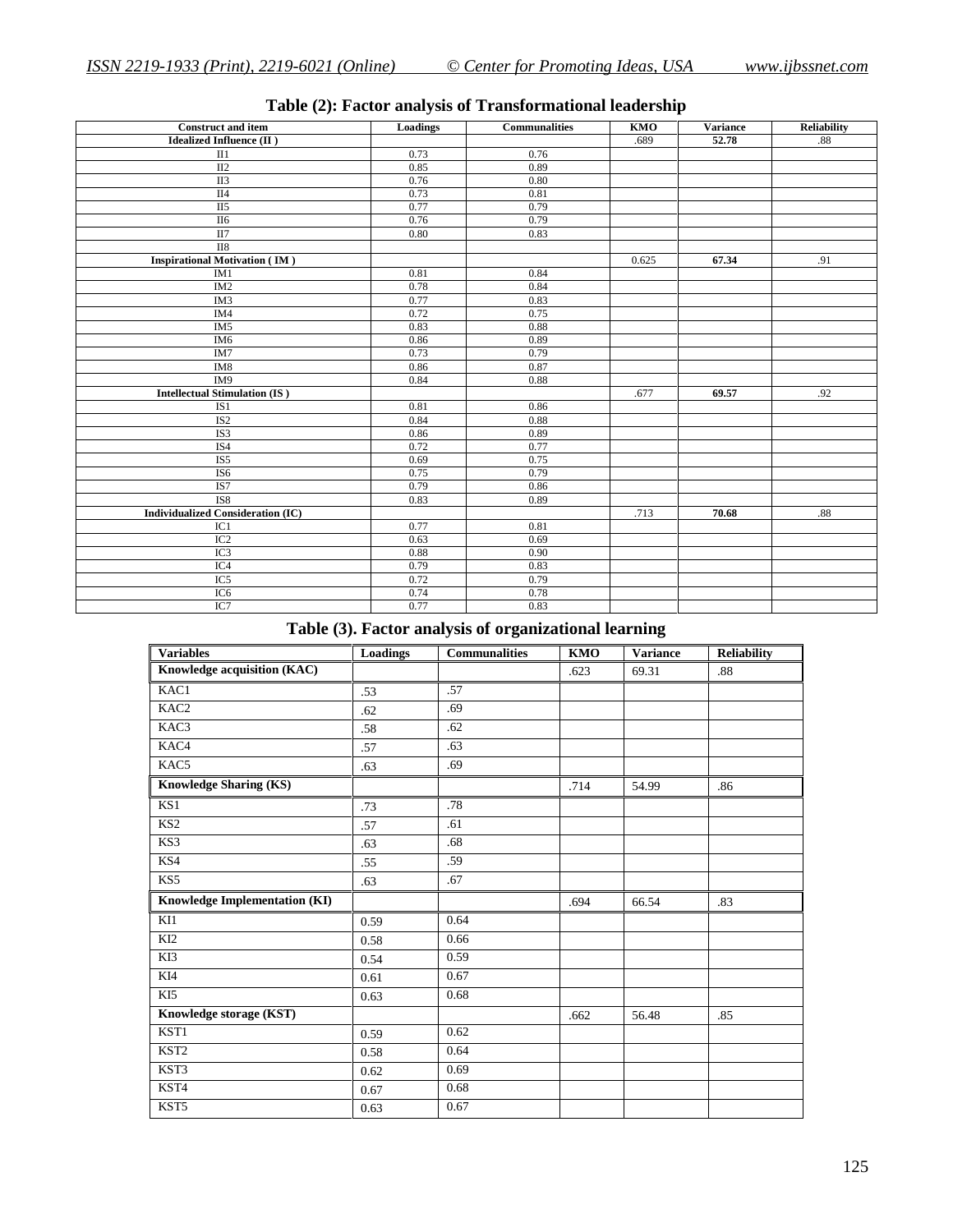Factor analysis and reliability analysis were used in order to determine the data reliability for the Transformational leadership, and organizational learning dimensions. The results of the factor analysis and reliability tests are presented in Table (2) and Table (3). All individual loadings were above the minimum of 0.5 recommended by Hair et al. (1998). For exploratory research, a Chronbach  $\alpha$  greater than 0.80 is generally considerate reliable (Nunnally, 1978). Kaiser-Meyer-Olkin has been used as Pre-analysis testing for the suitability of the entire sample for factor analysis as recommended by Comrey (1978), the value of The Kaiser-Meyer-Olkin measure was used to assess the suitability of the sample for each unifactorial determination. The KMO values found (see Table 2, and 3) are generally considered acceptable (Kim and Mueller, 1978).

## **4.6 Descriptive statistics analysis**

Table (4) indicates that the Employees of the Ministry of communication and information technology in Jordan evaluate Idealized Influence (with the highest mean scores, i.e.  $M = 3.59$ , SD=0.71) to be the most dominant of Transformational leadership and evident to a considerable extent, followed by Inspirational Motivation (M= 3.42, SD=0.68), Intellectual Stimulation ( $M = 3.39$ , SD=0.69), and Individualized Consideration (with the lowest mean scores  $M = 3.34$ , SD=0.67). With regard to organizational learning, Employees of the Ministry of communication and information technology in Jordan evaluate Knowledge Sharing (with the highest mean scores, i.e.  $M = 3.67$ , SD=0.74) to be the most dominant organizational learning dimension within their organization and evident to a considerable extent, followed by Knowledge storage (M= 3.64, SD=0.71) Knowledge acquisition (M = 3.63, SD=0.74), and Knowledge Implementation (with the lowest mean scores  $M = 3.51$ , SD=0.66).

| <b>Dimension</b>                          | Mean | <b>Standard</b><br>deviation |  |  |  |  |
|-------------------------------------------|------|------------------------------|--|--|--|--|
| <b>Organizational conflict strategies</b> |      |                              |  |  |  |  |
| <b>Idealized Influence</b>                | 3.59 | 0.71                         |  |  |  |  |
| <b>Inspirational Motivation</b>           | 3.42 | 0.68                         |  |  |  |  |
| <b>Intellectual Stimulation</b>           | 3.39 | 0.69                         |  |  |  |  |
| <b>Individualized Consideration</b>       | 3.34 | 0.67                         |  |  |  |  |
| <b>Organizational commitment</b>          |      |                              |  |  |  |  |
| Knowledge acquisition                     | 3.63 | 0.74                         |  |  |  |  |
| Knowledge Sharing                         | 3.67 | 0.67                         |  |  |  |  |
| Knowledge Implementation                  | 3.51 | 0.66                         |  |  |  |  |
| Knowledge storage                         | 3.64 | 0.71                         |  |  |  |  |

**Table (4): Descriptive analysis of Transformational leadership and organizational learning**

# *5.Test of hypothesis*

In this model, organizational learning acts as the dependent variable and Transformational leadership, as the independent variables. From the result as shown in Table (5), the regression model was statistically significant (F  $= 48.207$ ; Adj R2 = 335; P = 000). The Adj R2 is 0.335, which means that 35.5 per cent of the variation in organizational learning can be explained by Idealized Influence, Inspirational Motivation, Intellectual Stimulation, and Individualized Consideration. The proposed model was adequate as the F-statistic  $= 48.207$  were significant at the 5% level ( $p < 0.05$ ). This indicates that the overall model was reasonable fit and there was a statistically significant association between Transformational leadership and organizational learning.

Table (5) also shows that Idealized Influence ( $\beta = 0.848$ , p $\lt 0.05$ ), Inspirational Motivation ( $\beta = 0.440; p \lt 0.05$ ), Intellectual Stimulation ( $\beta = 0.251$ ,  $p < 0.05$ ), and Individualized Consideration ( $\beta = 0.321$ ,  $p < 0.05$ ) had a significant and positive effect on organizational learning. This provides evidence to support H1a, H1b, H1c, and H1D. Based on the ß values Idealized Influence has the highest impact on organizational learning followed by Inspirational Motivation, Individualized Consideration, finally Intellectual Stimulation.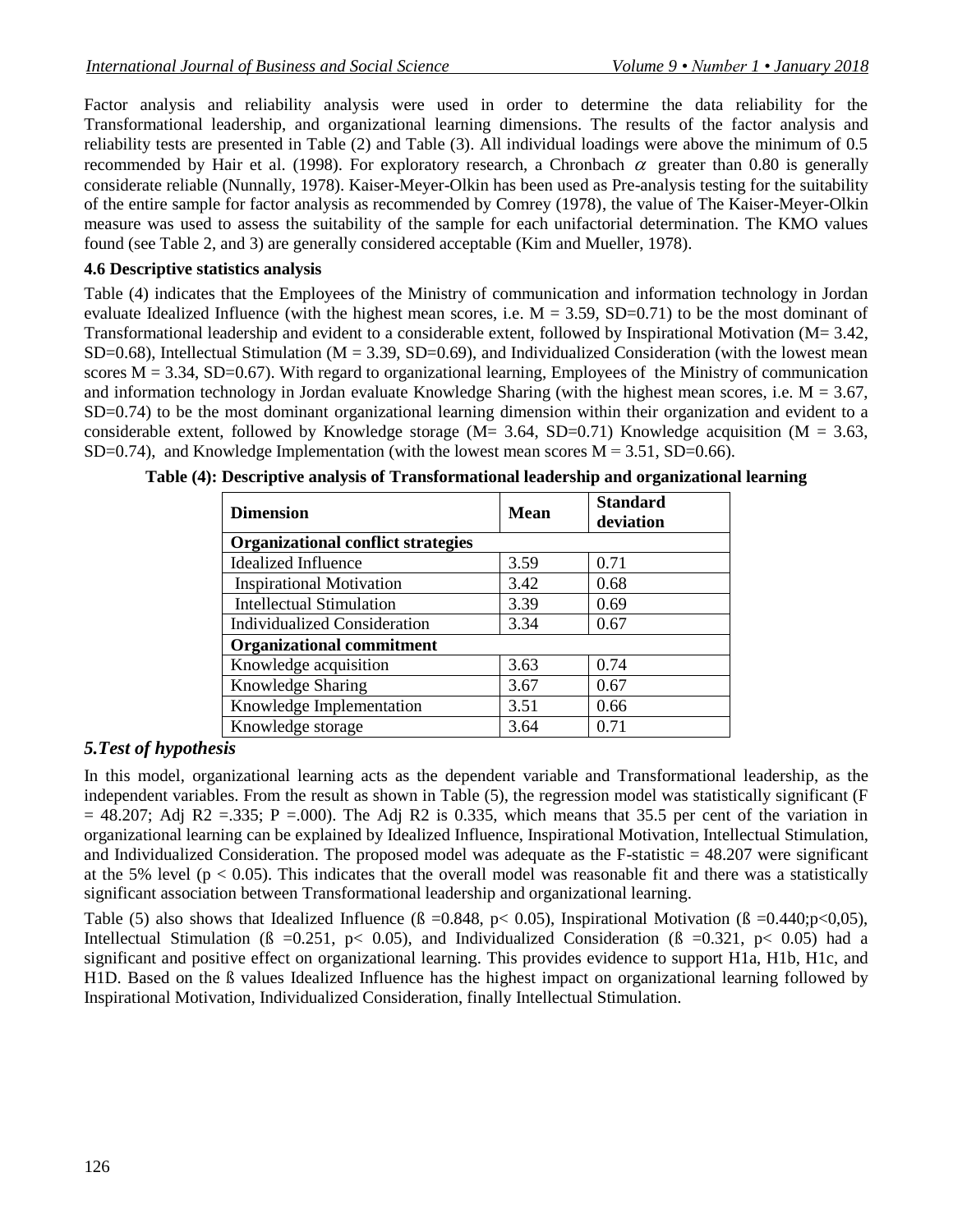| <b>MODEL</b> |                                                                                                                                | <b>UNSTANDARDIZED</b> |            | <b>STANDARDIZED</b> | т      | SIG.  | <b>COLLINEARITY</b> |            |
|--------------|--------------------------------------------------------------------------------------------------------------------------------|-----------------------|------------|---------------------|--------|-------|---------------------|------------|
|              |                                                                                                                                | <b>COEFFICIENTS</b>   |            | <b>COEFFICIENTS</b> |        |       | <b>STATISTICS</b>   |            |
|              |                                                                                                                                | B                     | Std. error |                     |        |       | Tolerance           | <b>VIF</b> |
|              | Idealized Influence                                                                                                            | .890                  | .042       | .848                | 21.317 | .000  | .664                | 1.507      |
|              | Inspirational                                                                                                                  | .350                  | .083       | .440                | 4.192  | .000. | 0.12                | 8.06       |
|              | Motivation                                                                                                                     |                       |            |                     |        |       |                     |            |
|              | Intellectual                                                                                                                   | .167                  | .067       | .251                | 2.505  | .013  | .396                | 2.524      |
|              | Stimulation                                                                                                                    |                       |            |                     |        |       |                     |            |
|              | Individualized                                                                                                                 | .194                  | .045       | .321                | 4.318  | .000  | .462                | 2.164      |
|              | Consideration                                                                                                                  |                       |            |                     |        |       |                     |            |
|              | Notes: R $2 = 342$ ; Adj. R $2 = 335$ ; Sig. F = 0.000; F-value = 48.207; dependent variable, organizational learning p < 0.05 |                       |            |                     |        |       |                     |            |

#### **Table (5): Regression Summary of Transformational leadership and organizational learning (N=278)**

### *6. Discussion*

The findings in the field of Inspirational Motivation show that leaders in the Ministry of Communications and Information Technology in Jordan always clarify positive aspects of mission performance and demonstrate a sense of self-confidence, strength and pride in the work of employees and develop their loyalty and belonging to work by encouraging them to express their opinions and ideas without any Constraints or Barriers. On the other hand, the leaders put forward proposed solutions to the difficulties that may be faced by subordinates at work. The results of this study agree with the study of Abu Samaan (2015) that the organization is doing some activities such as organizational and leadership support, Organizational empowerment, employee empowerment and participation in decision-making, quality of work life, and transformational leadership to ensure that the employee has positive attitudes towards the organization, including employment, organizational commitment, and organizational citizenship behavior.

The results of the "Idealized influence" show that the leaders of the Ministry of Communications and Information Technology in Jordan are encouraging employees to do the work that are achievable in the light of the efforts being made. And to provide a climate of respect and mutual trust that reflects their ability to achieve the desired goals.

The findings in the field of "Individualized considerations" show that leaders in the Ministry of Communications and Information Technology in Jordan take into account the personal needs of subordinates and seek to build bridges of trust and strengthen their weaknesses. On the other hand, leaders listen to subordinates who feel disinterested, The findings of this study agree with the study (Alharashsha, 2015) that transformational leadership represents a leadership style based on the relationship of interest between the leader and the employee stemming from the constant moral relationship between the leader and the employee, which takes a need And the aspirations and values of employees into account.

The results of the "Intellectual Stimulation" show that the leaders of the Ministry of Communications and Information Technology in Jordan are raising awareness of the problems or errors that affect the performance of the work well by responding to their queries and responding to their suggestions. They also encourage all subordinates to put forward new ideas that contribute to the development of work. These results are consistent with Lian & Tui (2012) that the goals for the employee under transformational leadership are open, where the employee can propose new ideas, offer services and extra efforts. The study showed that there is a statistically significant effect at the level of  $(\alpha 00.05)$  of the dimensions of transformational leadership on organizational learning in the Ministry of Communications and Information Technology in Jordan.

The researcher attributed this result to the high interest of the Ministry of Communications and Information Technology in Jordan in implementing Transformational leadership style, which involves dealing with mistakes and educating employees on how to deal with problems and continuous communication and provide a climate of freedom between leaders and employees of expression and opinion, which reflects on their ability to learn.

### *7. Recommendations*

The researcher recommends managers and decision makers at the ministry of Communications and Information Technology in Jordan to:

1) Develop reward and incentive programs and systems to enhance the motivation of subordinates to perform all necessary activities to work outside the limits of the individual's duties.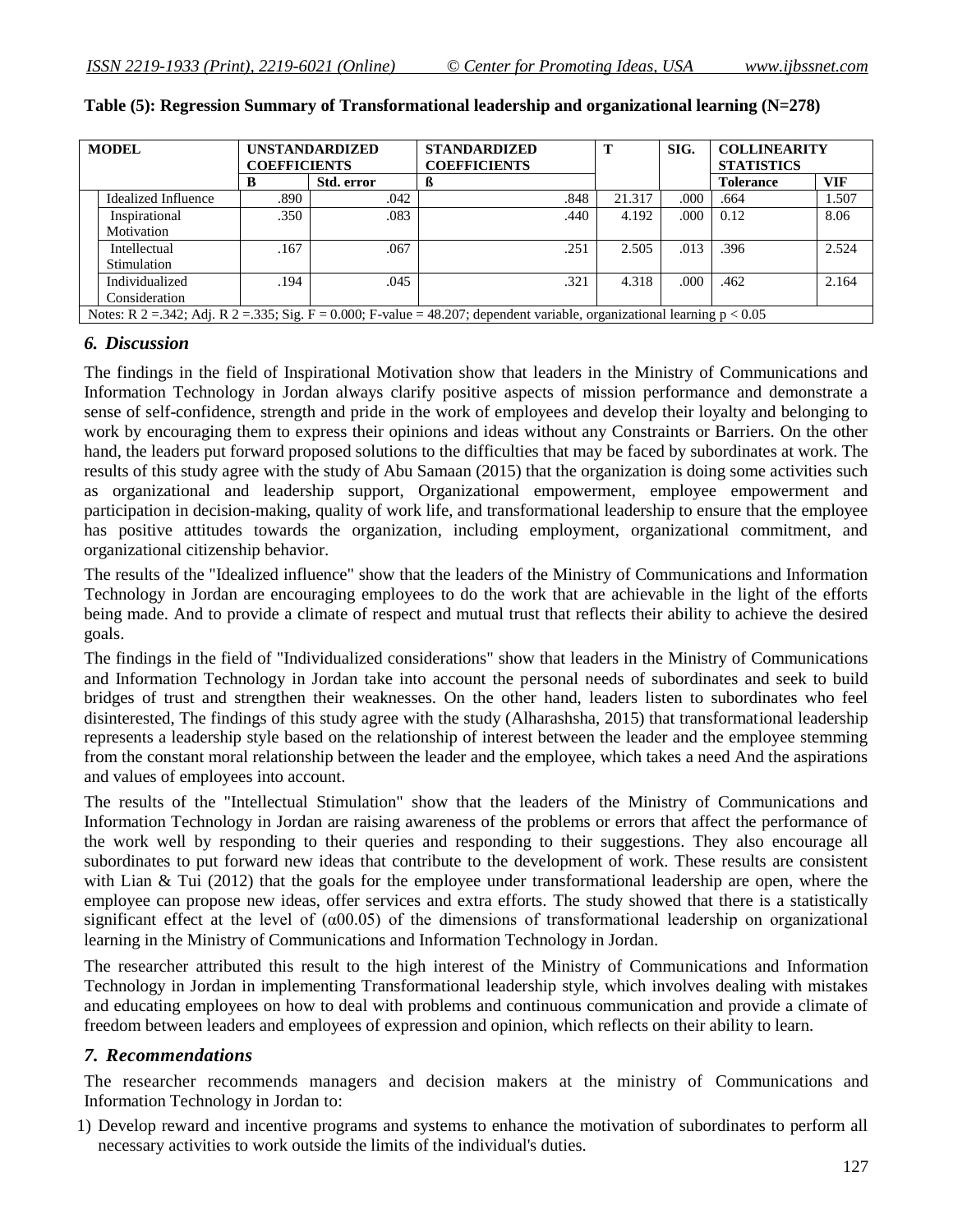- 2) Strengthen the capacity of leaders to raise loyalty and belonging to the work by involving subordinates in the decision-making process and solving the problems facing at work.
- 3) Paying attention to raise enthusiasm in the work of subordinates and take into account the individual differences between them in terms of needs and desires.
- 4) The need to instill altruism among subordinates by helping colleagues work without any grumbling and the desire to take responsibility collectively by subordinates.

#### *References*

- Abu Samaan, Mohammed Nasser (2015). The determinants of organizational justice and its relation to the behavior of organizational citizenship from the point of view of officers in the police force in the Gaza Strip. Master Thesis, Islamic University, Gaza.
- Al-Hawary, S.I.S (2015). Human Resource Management Practices as a Success Factor of Knowledge Management Implementation at Health Care Sector in Jordan. . International Journal of Business and Social Science. 6(11), 83-98.
- Al-Hawary, S.I.S. & Hadad, T.F.S. (2016). The Effect of Strategic Thinking Styles on the Enhancement Competitive Capabilities of Commercial Banks in Jordan'. International Journal of Business and Social Science. 7(10), 133-144.
- Al-Hawary, S.I.S. and AL-Hamwan, A.M. (2017). Environmental Analysis and its Impact on the Competitive Capabilities of the Commercial Banks Operating in Jordan. International Journal of Academic Research in Accounting, Finance and Management Sciences, 7(1), 277-290.
- Al-Hawary, S.I.S., AL-Zeaud, H.A, Batayneh A. M. (2011). The Relationship Between Transformational Leadership and Employees' Satisfaction at Jordanian Private Hospitals. Business and Economic Horizons, 5(2), 35-46.
- Al-Nady B.A. A., Al-Hawary, S.I.S., Alolayyan M. N. (2013). Strategic Management as a key for Superior Competitive advantage of Sanitary Ware Suppliers in Kingdom of Saudi Arabia. International Journal of Management and Information Technology, 7(2), 1042-1058.
- Shanti, Mohammed Abdulrahman (2016). Effect of Transformational Leadership in Quality of Career: An Empirical Study on the Palestinian Ministry of Health. The Jordanian Journal of Business Administration, 12 (1), 31-57.
- Alharaashah, Mohamed Abboud (2015). Degree of Transformational Leadership Practice among Administrative Leaders at Al-Bayt University in Jordan and its Relationship to Organizational Development. The First International Conference of the College of Education "Education: Future Prospects", Al-Baha University, King Abdul Aziz Al-Hadari Center, April 12-15.
- Al-Hawary, Sulieman, AL-Zeaud, Hussein & Batayneh, Ayat (2011). The Relationship Between Transformational Leadership and Employees' Satisfaction at Jordanian Private Hospitals. Business and Economic Horizons, 5(2), 35-46.
- Avey, J., Hughes, L., Norman, S., Luthans, K. (2008). Using positivity transformational leadership and empowerment to combat employee negativity. Leadership & Organization Development Journal, 29(2), 110-126.
- Avolio, B. J., Bass, B. M. & Jung, D. I. (1999). Re-examining the components oftransformational and transactional leadership using the multifactor leadership questionnaire. Journal of Occupational and Organizational Psychology, 72, 441-462.
- Bagozzi, Richard P. and Phillips, Lynn W. (1982), "Representing and Testing Organizational Theories: A Holistic Construal", Administrative Science Quarterly, Vol. 27 No. 3, pp. 459- 89.
- Bartlett, J., Kotrlik, J. & Higgins, C. (2002). Organizational research: determining appropriate sample size survey research. Information Technology Learning and Performance Journal, 19(1), 43-51.
- Bass, B. M. & Avolio, B. J. (1994). Improving organizational effectiveness through transformational leadership, Thousand Oaks, CA: Sage Publications.
- Bass, B. M. (1999). Two decades of research and development on transformational leadership. European Journal of Work & Organizational Psychology, 8(1), 9-32.
- Bass, B.M. (1985). Leadership and Performance beyond Expectations, New York, NY: Free Press.
- Britton, B. (2002). Learning and Practice of Learning Organizations, Swedish Mission Council.